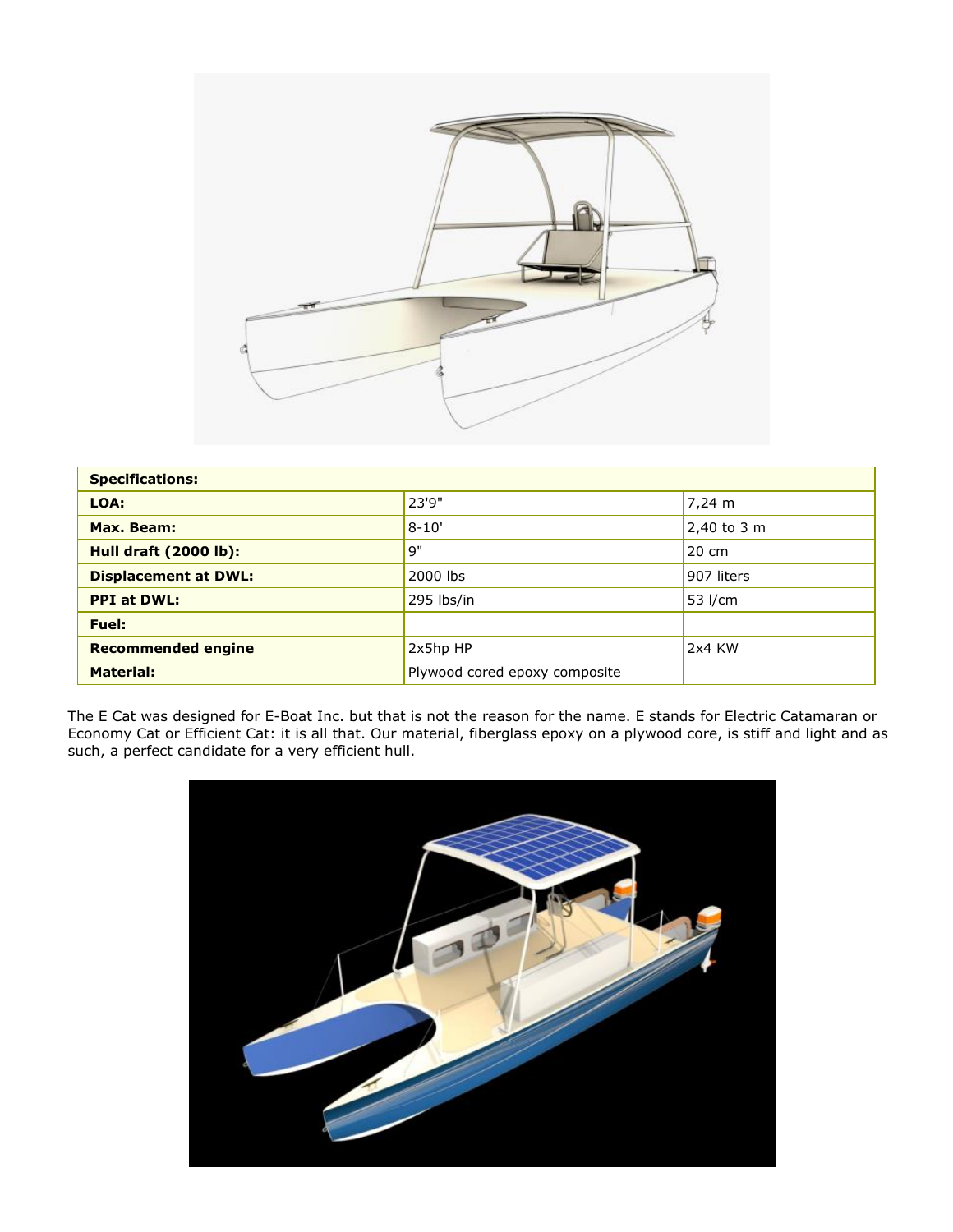Other boats of that type exist: the ELB cat (nicknamed Cowmaran) and the Gougemaran. Their very fine hulls perform well but we wanted a little more volume and a much simpler building method. Here is the result.



The hull section is made of five panels with a narrow bottom. This is the closest one can get to a low drag cylindrical section with a limited number of plywood panels.

The hulls are fine and long: we need that long waterline for speed.

The E Cat 24 is designed for electric or gas power.

Electric motors like the Torqeedo Cruise R 4.0 or the Ray electric outboards 4 or 5 HP are well fitted. The building notes also mention Parsuns motors.

Batteries can be recharged by solar panels mounted on the roof or dockside or on the trailer.

A small quiet generator can be kept onboard to recharge the batteries.

Performance will depend very much on weight. Lightly loaded, with a pair of Torqeedo's 4.0 and two battery sets, the boat will cruise all day long at 6 mph, top speed above 10 mph.

With a pair of small gas outboards 5 HP each, performance will be the same than with the electric motors. With larger gas motors, 10 HP max., the top speed will be around 15 mph with no range limitation. Those figures are calculated for a boat built as designed.

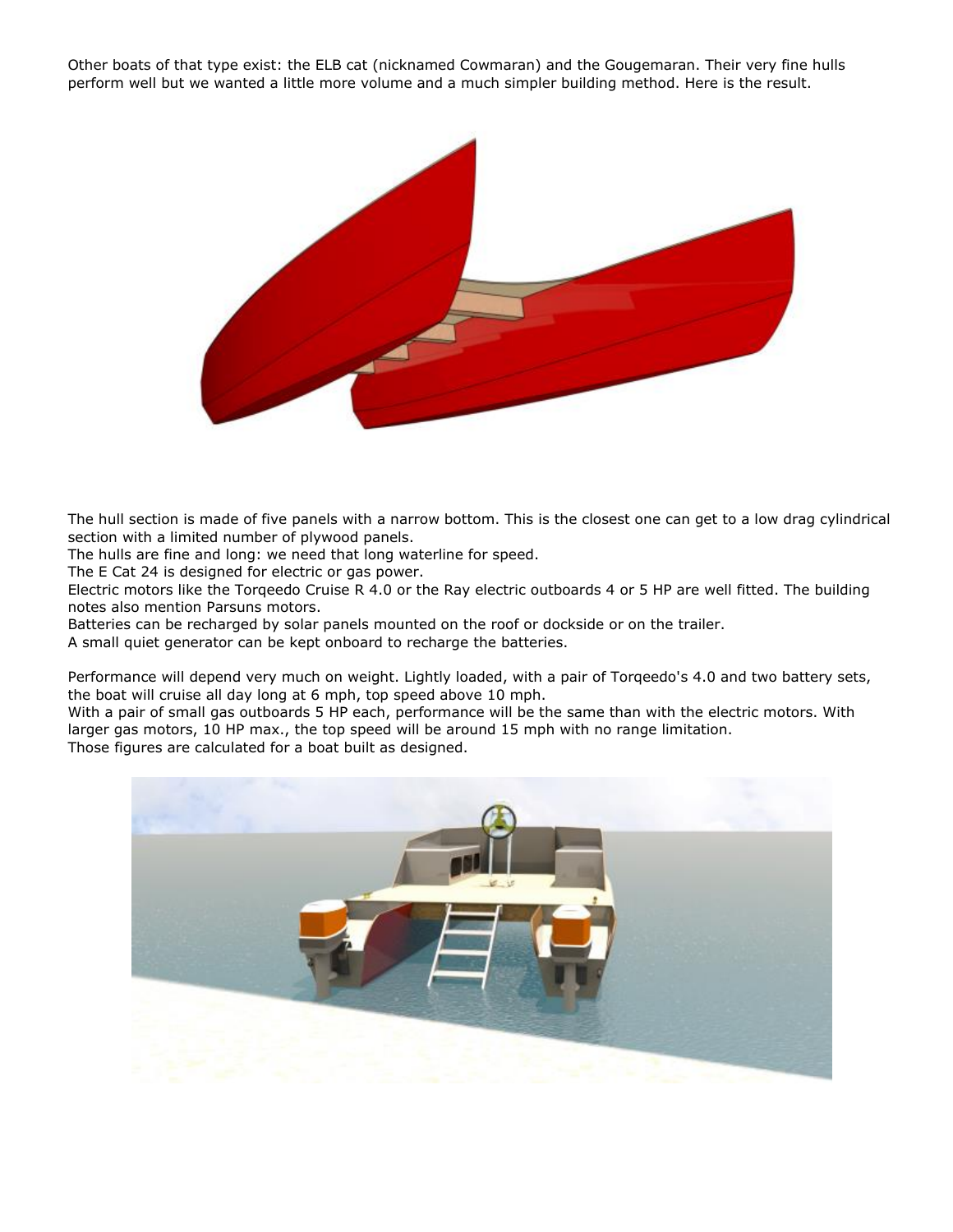# **Building method:**

The material is thin plywood between layers of fiberglass in epoxy. The assembly is done the stitch and glue way like all our designs. The E Cats are built in 4 parts: 2 hulls, a set of cross beams and the deck. The hulls are built one or two at a time, the beams and some of the deck furniture are built separately from the hulls. After completion of those parts, the hulls are joined by the cross beams, the assembly is fitted with a deck and deck components are added. The E Cat hulls are built upside down on a jig made from the plywood frames or from throw away molds.



## **Skill Level:**

The EC24 is not difficult to build. Each hull looks very much like a large flat bottom kayak. The deck is flat, the cross beams are made from plywood and battens, all very simple. It is within the reach of a first time builder but familiarity with our method will save a lot of materials and make the process faster.

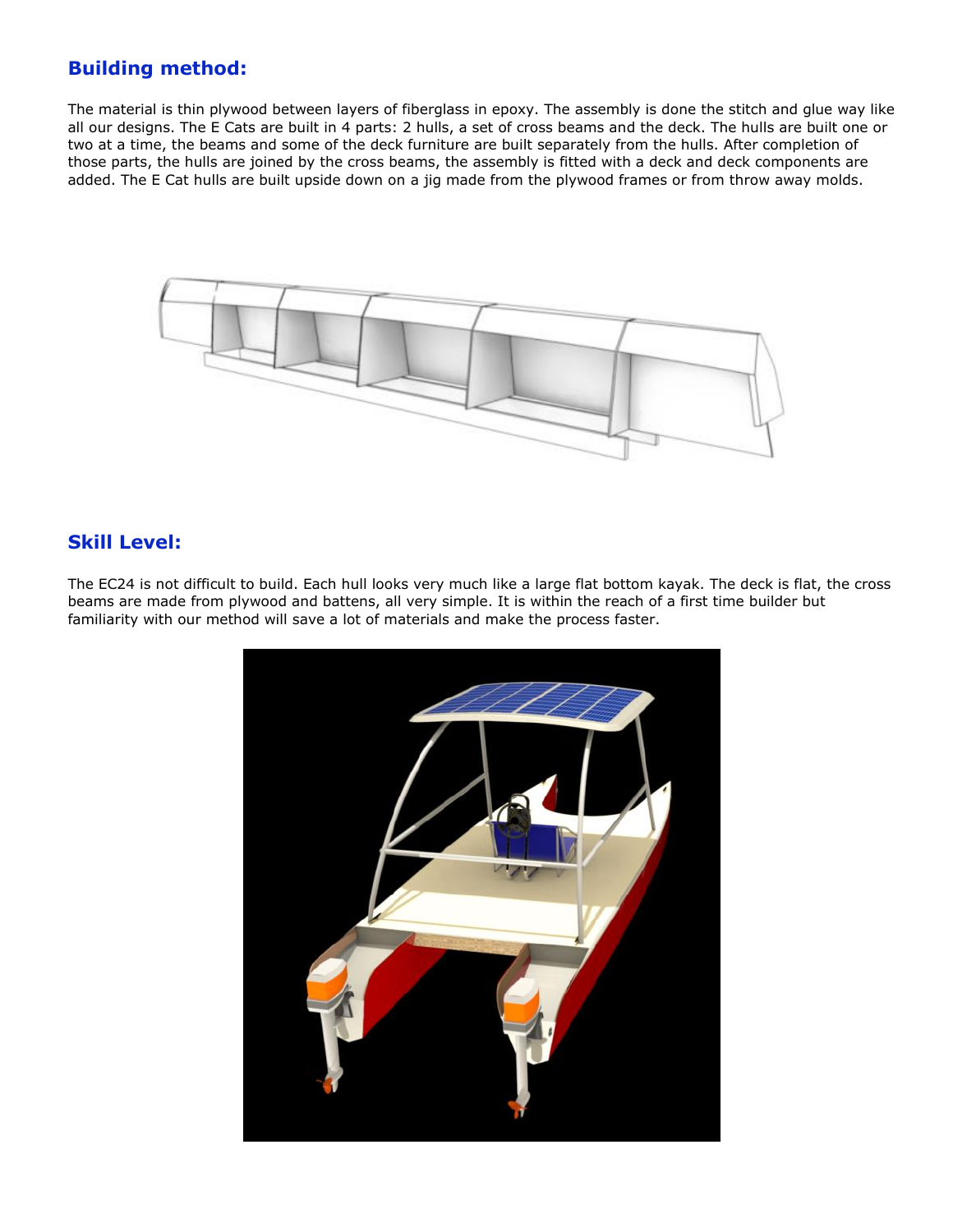# **Options:**

All the options below are included in the plans and/or building notes with most dimensions and explanatory notes.

Beam: The designed beam is 8' (244 cm) but the EC24 can be built up to 10' ( 300 cm) wide. The plans show how to build longer beams for a wider boat.



The EC24 can be powered by a single engine:



The plans include dimensions and specifications for the bracket and the building notes explain how to adapt the bracket to different shaft lengths. The minimum shaft length for a single motor is 20".

The single outboard or electric motor hangs on a simple small bracket welded to the last cross beam.



# **Deck Layout:**

The exact deck shape can be customized to the builder's preference but please do not extend the deck all the way to the stern or to the tip of the bow: we must keep the ends of the boat light. Think of the EC24 as a 20' boat with extended hulls, not a full 24' boat. Those ends are needed for buoyancy and to extend the waterline. The deck type and furniture is to the builder's preference but we show 4 layouts with specifications and basic dimensions to use as a starting point: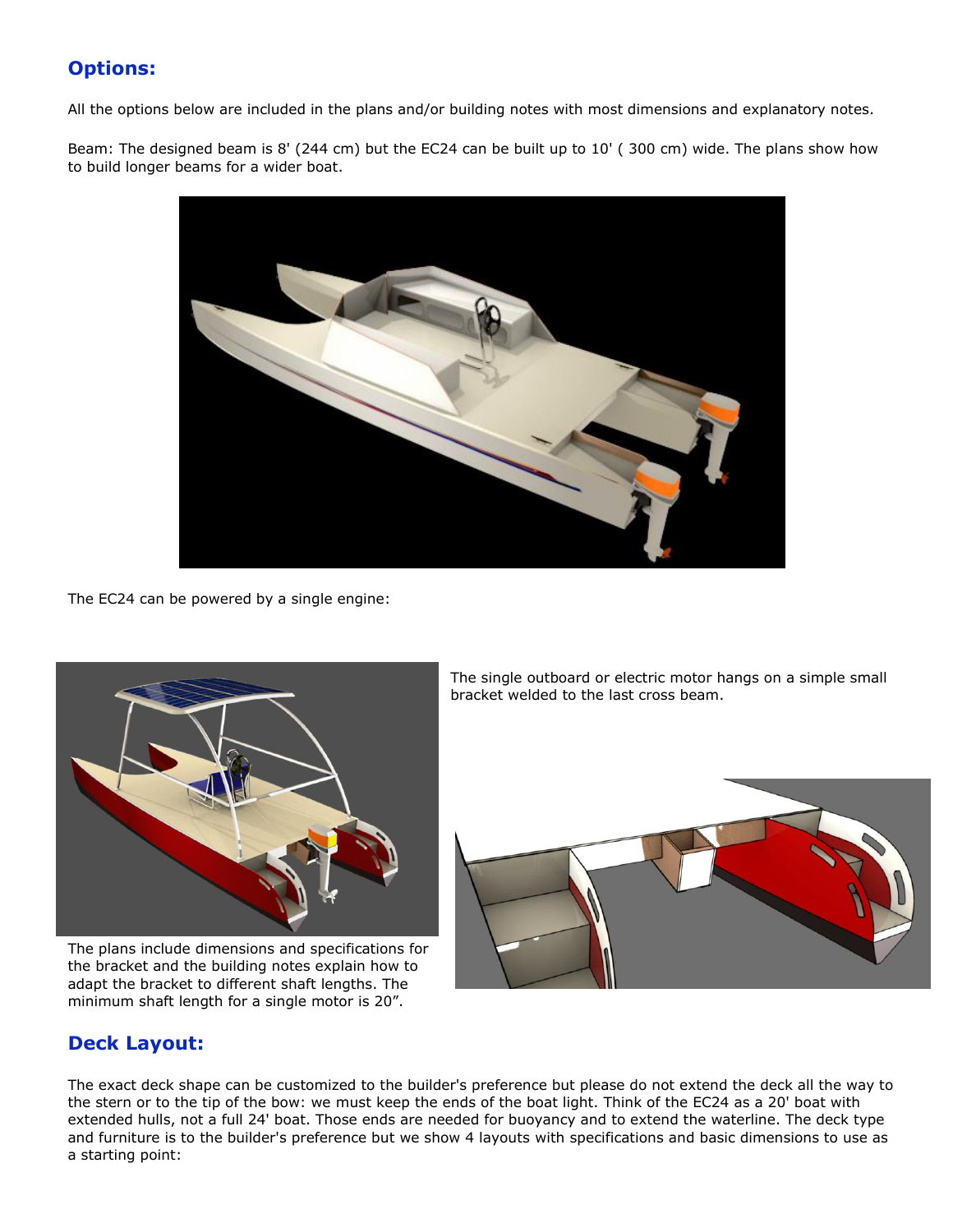- A fixed roof with specifications and dimensions for Al or carbon fiber tubing frame.
- A folding roof with the same specs. This will be preferred for towing.
- A center console surrounded by benches, no roof but it can take a Bimini top
- A pontoon boat type railing.



### **Power:**

The building notes cover in detail several electric power options and one gas power version. We list supplier's information for motors, batteries, chargers and solar panels. We even cover the type and size of electric cables. We discuss the type of batteries and motors available. We also discuss how to link the twin motors (gas or electric) with a tie bar or dual cable Teleflex steering. More: The building notes list a small boat console and a under deck ladder supplier.



The BOM is based on the standard 8' beam. Resin and fiberglass use vary a lot depending on the builder's experience. Deck furniture is not included in the BOM.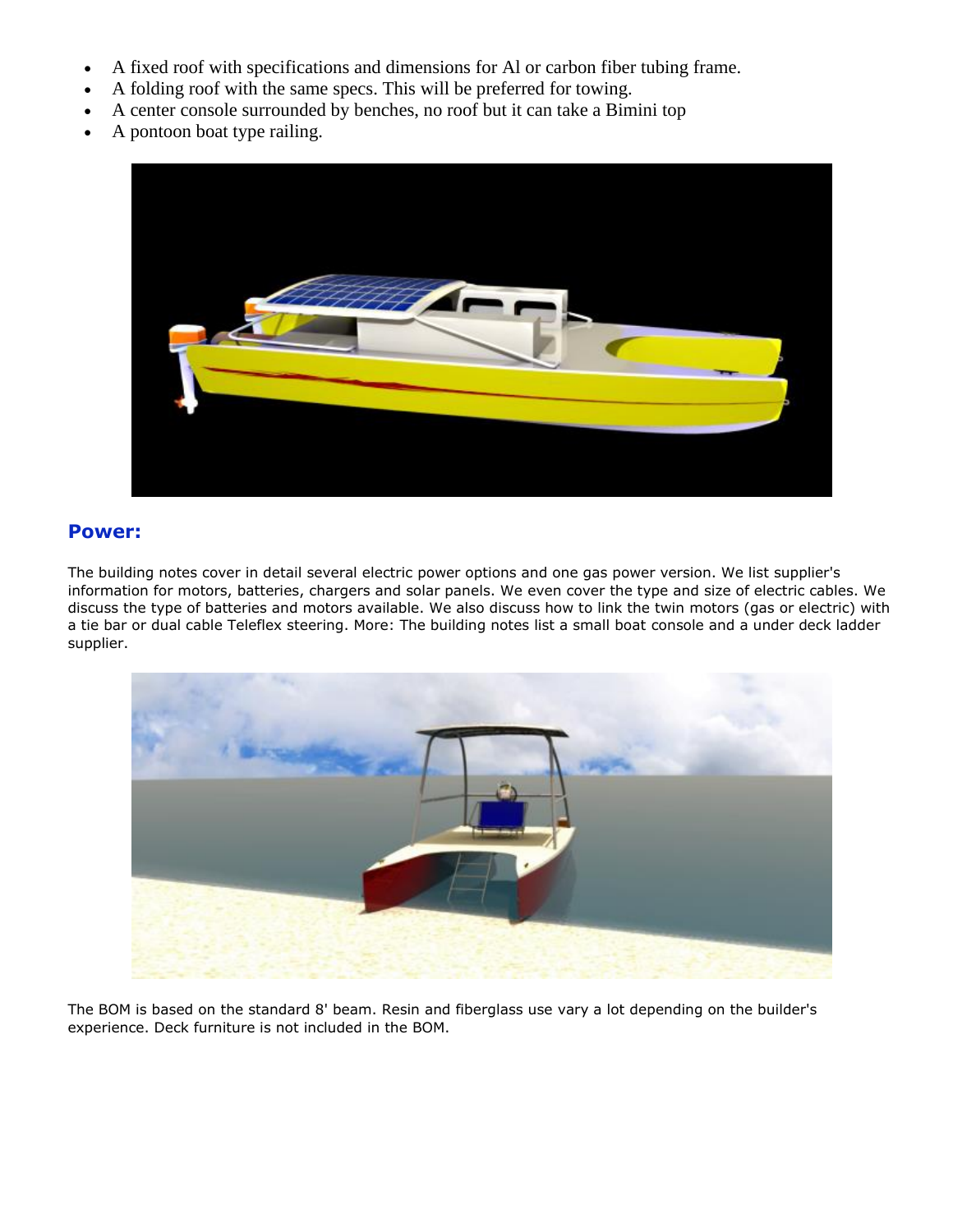### **Bill Of Materials:**

*(Excerpts from our BOM)* The BOM list materials for the complete boat as designed.

| <b>Plywood standard sheets 4x8'</b>                                  |           |                |  |
|----------------------------------------------------------------------|-----------|----------------|--|
| 12 mm $(1/2")$                                                       | 2 sheets  |                |  |
| 10 mm (3/8")                                                         | 7 sheets  |                |  |
| 6 mm $(1/4")$                                                        | 11 sheets |                |  |
| <b>Boards and Battens</b>                                            |           |                |  |
| 1x3                                                                  | 120 feet  |                |  |
| 1x1                                                                  | 100 feet  |                |  |
| Fiberglass fabric 50" wide (125 cm) or tape 6" wide (15 cm) (totals) |           |                |  |
| Biaxial tape 45/45 12 oz. (400 gr)                                   | 300 yards | 366 m          |  |
| Woven fabric 6 oz. 50" wide                                          | 35 yards  | 32 m           |  |
| Woven tape 9 oz. 4" wide                                             | 6 yards   | 5 <sub>m</sub> |  |
| <b>Resin</b>                                                         |           |                |  |
| Epoxy, total                                                         | 9 gal     | 30 Kg          |  |

The BOM above does not include deck furniture or roof framing.

#### **Labor:**

Each hull can be assembled in 40 hours, the whole boat ready to sand and paint should not take more than 200 man/hours for somebody with moderate experience.

#### **More:**

Visit our message board, help pages, tutorial pages and read our FAQ: most questions are answered there.

#### **License:**

As with all our plans, you have the right to build one boat from those plans. The designer holds the copyright to the design, and you purchase a license to build one boat. If you plan to build more than one boat, please contact us about licensing fees.

#### **Building standards:**

These plans were drafted according to the ABYC rules. The ABYC (American Boat and Yacht Council) defines the boat building standards in collaboration with the USCG. Professional builders may be subject to more requirements. Consult the designer.

The ABYC standards are very close to the ISO norms and CEE requirements but no European certification was applied for since this is not required for amateur boat building in Europe. CEE/ISO certification is available to professional builders for a fee.